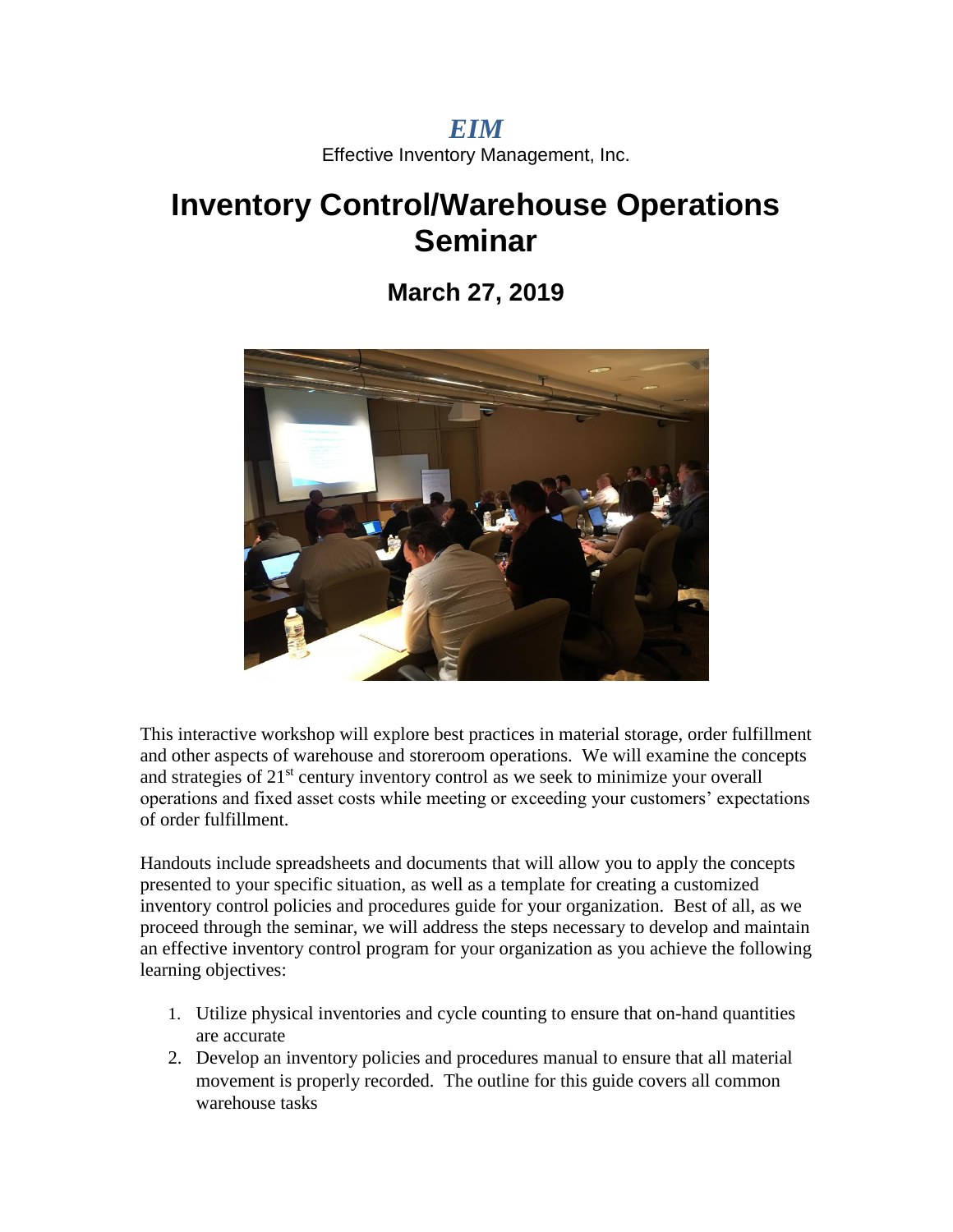- 3. Identify necessary skills for key warehouse employees
- 4. Explore the advantages of different types of storage
- 5. Determine how inventory should be stored to minimize the cost of filling inventory
- 6. Calculate the amount of space you need to store material in each facility
- 7. How to design an efficient warehouse or other storage facility
- 8. Evaluate whether new technology is cost effective
- 9. Ensuring your facility is a safe and efficient work environment
- 10. Develop incentive plans to ensure that your employees are rewarded for outstanding performance
- 11. Make sure that all employees realize the cost of bad inventory management
- 12. Determine what it costs you to fill customer orders and maintain inventory in your warehouse

A laptop is not necessary. The course was revised in November 2018.

### **Who Will Teach the Course?**

Jon Schreibfeder is President of Effective Inventory Management, Inc., a firm dedicated to helping manufacturers, distributors, and retailers get the most out of their investment in stock inventory. Jon literally "grew up" in a family-owned distribution business and started studying inventory management philosophies and best practices in the late 1960s. In the early 1980s, Jon went on to become a distribution industry "trouble shooter" for two major computer companies. His task was to help the computer companies' customers use their available computer tools to better manage their largest asset, inventory. Over the past 30 years, Jon has helped over 2500 organizations improve their productivity and profitability through better inventory management.

He is a frequent contributor to over a dozen industry publications and is the author of a series of books on effective inventory management. A featured speaker at seminars and conventions throughout North America, Europe, Latin America, Asia, and the Pacific Rim, STAFDA has endorsed Jon as their Inventory Consultant since 2006. He is a regular guest lecturer and is on the Advisory Board of the Dept. of Industrial Technology at Purdue University.

### **Quotes from recent** *EIM* **seminar attendees:**

*(Names, companies and phone numbers provided on request. Call EIM at (972) 304 3325 or email [classes@effectiveinventory.com\)](mailto:classes@effectiveinventory.com)*

"This course gave me ideas I can implement immediately and gain immediate results."

"The best seminar I have ever attended!"

"The instructor [Jon] displayed a sound proficiency in the subject matter and was able to teach it effectively."

"Your upbeat teaching style kept our whole class on their toes. Recommend this seminar to any company looking to get a handle on their inventory."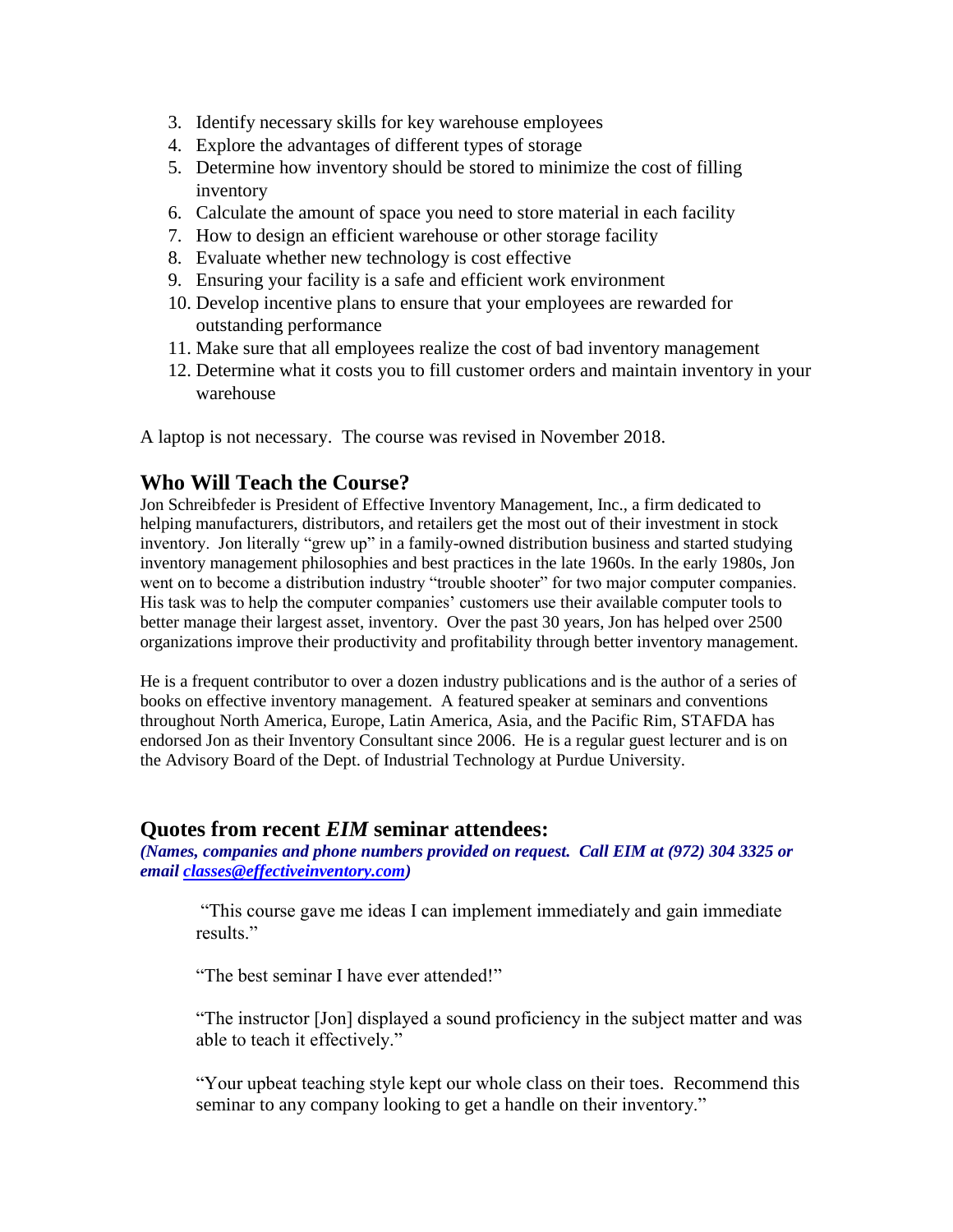### **Agenda Effective Inventory Control Workshop March 27, 2019**

**Place: Hilton DFW Lakes Executive Conference Center 1800 Highway 26E Grapevine, Texas 76051** 817-481-8444

| <b>Time:</b> | <b>March 27:</b> 8:30am $-4:30$ pm |                                        |  |
|--------------|------------------------------------|----------------------------------------|--|
|              | 7:45AM                             | registration and continental breakfast |  |
|              | $10 - 10:20$ AM                    | break                                  |  |
|              | $12 - 1PM:$                        | lunch                                  |  |
|              | $2:15 - 2:30 \text{ PM}$           | break                                  |  |
|              | 3:30-3:40PM                        | break                                  |  |

Total instruction:  $370$  minutes  $= 7$  CPE credits awarded for attendance **A laptop is not necessary for the course.**

**Dress:** Business casual; bring sweater/jacket for your comfort

### **AGENDA:**

- #1 The Elements of Inventory Control
	- o What is Inventory Control?
	- o The Goals of Effective Inventory Control
		- Quantities in the Computer Agree With What is on the Shelf
		- The Material is Easily Accessible
		- **The Vour Customers Consistently Receive the Right Quantity of the** Right Item
	- o Key Factors to Success
		- Policies and Procedures That Promote Effective Inventory Control
		- Good Computer Hardware and Software
		- The Knowledge of How to Use Your System Effectively
	- o What Do Customers Expect?
	- o The True Cost of Bad Inventory Control
	- o Calculating Your Cost of Carrying Inventory
	- o Calculating Your Cost of Filling Orders
- #2 Organizing to Achieve Effective Inventory Control
	- o The Right Person in the Right Job (Requirements of Different Positions)
		- Warehouse management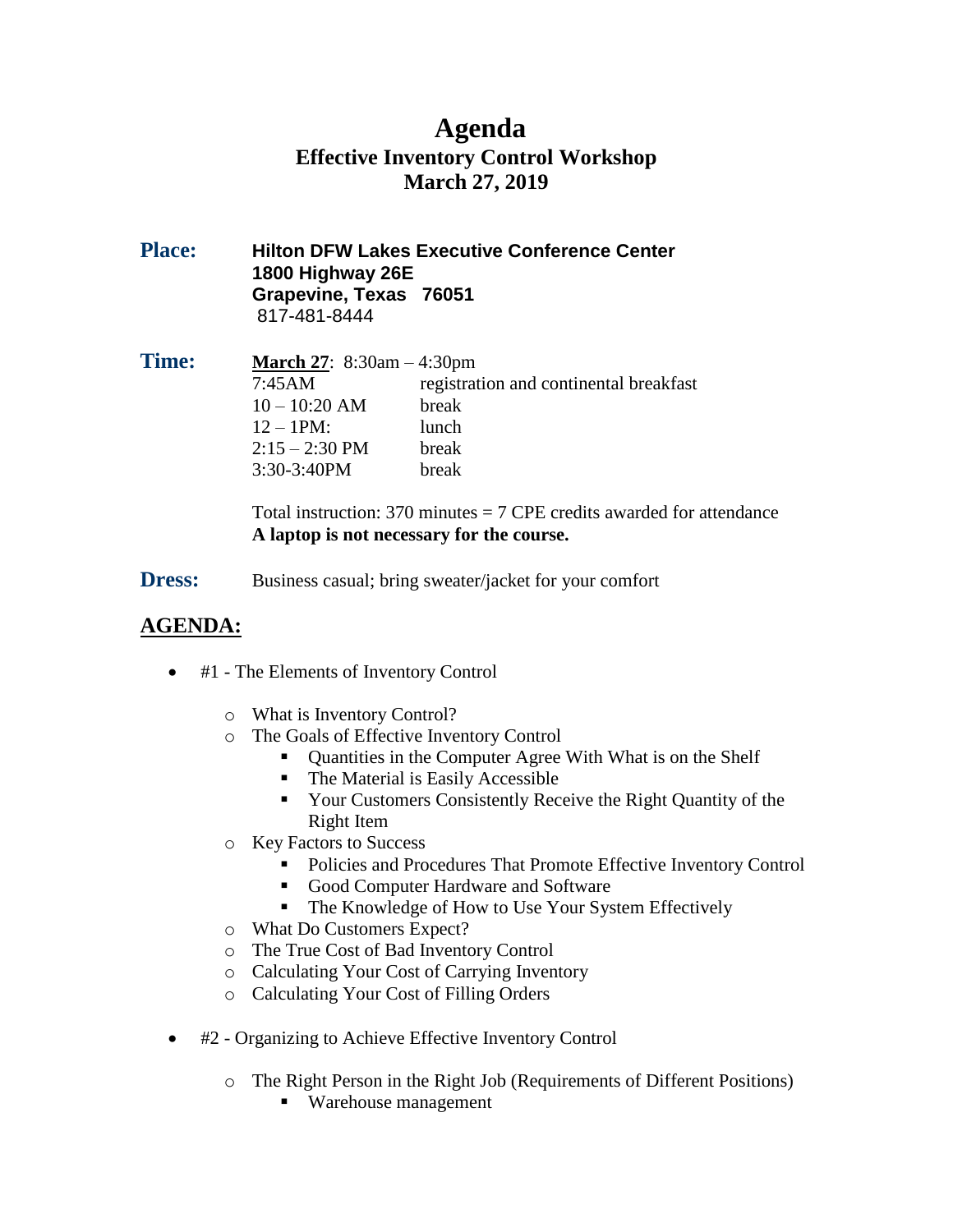- Receiving personnel
- Inspection personnel
- Order picking personnel
- $\blacksquare$  Cycle counting
- General warehouse employees
- o Warehouse/Storeroom/Retail Area Layouts
	- The Importance of Storage Locations
	- An Effective Location System
	- **Bin Locations Versus Sequence Numbers**
	- Fixed, Random and Holding Locations
	- **Traditional Versus Rank Based Warehouse Layouts**
	- **The Advantages of Different Types of Storage Units**
	- When it is Better to Implement Narrow Aisle Storage
	- **•** Determining the Amount of Space Needed for Each Item
- #3 Integrating New Technology into a Warehouse
	- o Different Types Of Bar Coding Equipment, Voice Picking Systems, Conveyors And Other Automated Tools
	- o Why Different Types of Storage Units Are Appropriate For Different Types Of Products And Order Fulfillment Methods
	- o The Cost-Effectiveness Test
	- o Combining Manual and Automated Tools To Achieve The Optimum Cost Effective Solution
- #4 Effective and Efficient Warehouse/Storeroom Procedures
	- o Maintaining a Clean Physical Plant
	- o Efficient Order Picking
	- o Expediting Material Through Receiving
	- o Recording All Material Leaving Your Warehouse
	- o Working with Serialized, Lot Tracked and Date Sensitive Items
	- o Integrating Assembling and Other Value Added Services into Your **Operations**
	- o Best Practices with Return Goods
	- o Dealing with Dead Stock and Excess Inventory
- #5 Counting Your Inventory
	- o Physical Inventories
		- Resources Necessary for a Physical Inventory
		- **Preparing for a Physical Inventory**
		- Conducting the Physical Inventory
		- Reconciling the Physical Inventory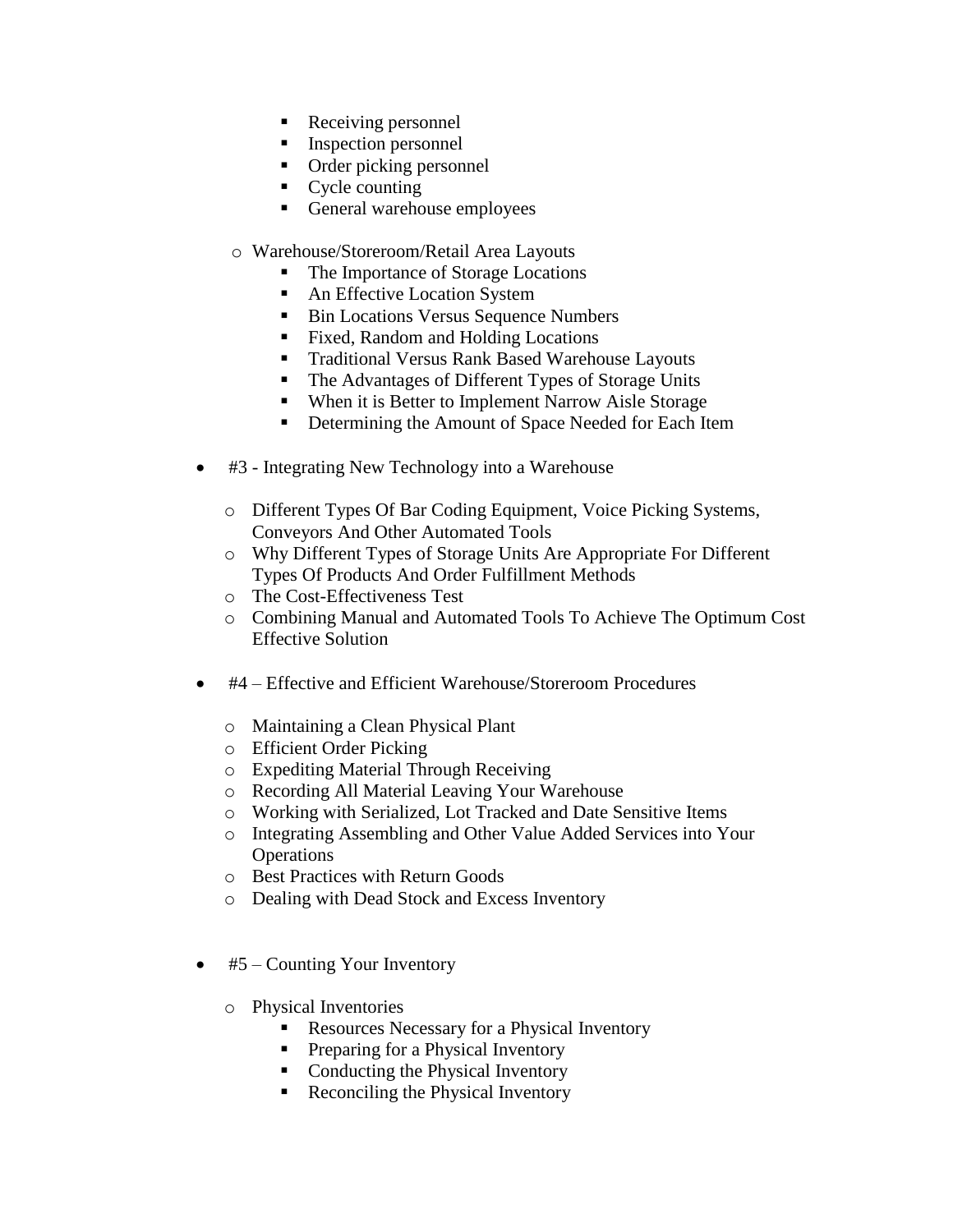- Evaluating the Results of Your Physical Inventory
- Do You Have to Conduct an Annual Physical Inventory?
- o Cycle Counting
	- The Advantages of Cycle Counting
	- Geographic, Ranked Based, Low Balance and Random Counts
	- Procedures for Conducting a Cycle Count
	- What is Acceptable Count Accuracy?
	- Analyzing the Results of the Cycle Count
	- How Cycle Counting Can Improve Your Inventory Procedures
- #6 Inventory Control Metrics to Measure Your Performance
	- o Key Warehouse Performance Metrics
	- o Monitoring Employee Performance
	- o Measuring Space Utilization in Your Facilities
	- o Incentive Plans based on Productivity
- #7 Maintaining a Safe, Productive Facility
	- o How Injuries Harm Productivity
	- o Common Causes for Work-Related Injuries in a Warehouse
	- o Simple Policies and Procedures to Create and Maintain a Safe Productive Environment
	- o What Equipment can be Implemented to Create and Maintain a Safe Productive Environment
- #7 Developing Your Inventory Control Policies and Procedures Guide
	- o Utilizing the Template and Sample Guide Provided by EIM to Create Your Customized Policies and Procedures
	- o Updating the Manual Over Time
	- o Developing an Action Plan
	- o Summary and Questions

*Refund Policy:* Full refund up to 30 days prior to seminar. 50% refund granted if cancellation notice received 14-30 days prior to seminar. No refund within 14 days of seminar date. Substitutions are allowed at any time, but please notify us at 972-304-3325.

Please direct any complaints to Maureen at (tel) 972-304-3325.

### **Seminar administered by Effective Inventory Management, Inc. (tel) 972-304-3325**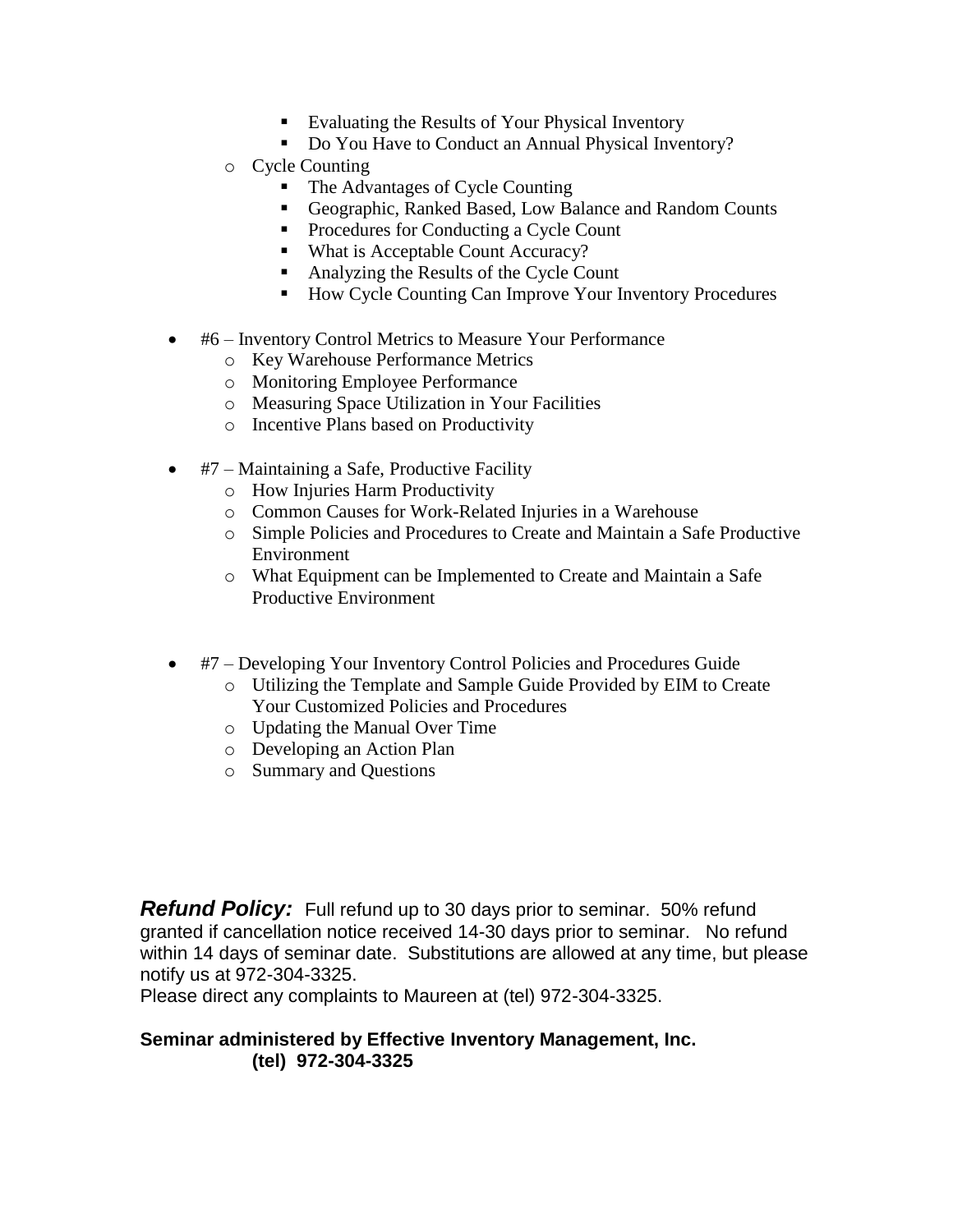# **This course qualifies for 7 CPE credits!!**

Effective Inventory Management, Inc. is registered with the National Association of State Boards of Accountancy (NASBA) as a sponsor of contributing professional education on the National Registry of CPE sponsors. State boards of accountancy have final authority on the acceptance of individual courses for CPE credit. Complaints regarding registered sponsors may be submitted to the National Registry of CPE Sponsors through its website: www.learningmarket.org.



# **\*\*Room Reservations at: Hilton DFW Lakes Convention Center\*\***

Reservations must be made on or before **Thursday, February 28, 2019,** to receive the group rate of **\$159**/night. Reservations must be made by the individual. Please identify yourself as being with the Effective Inventory Management Workshop at the time the reservation is made. You may either:

1. Contact the Hilton DFW Lakes Conf. Center directly by phone at **1 (800)-984-1344** and reference Group Name: Effective Inventory Management

2. Contact the Hilton DFW Lakes guestroom reservations on line using the link below:

> **:** [https://www.hilton.com/en/hi/groups/personalized/D/DFWAHHF-2TV-](https://na01.safelinks.protection.outlook.com/?url=https%3A%2F%2Fwww.hilton.com%2Fen%2Fhi%2Fgroups%2Fpersonalized%2FD%2FDFWAHHF-2TV-20190324%2Findex.jhtml%3FWT.mc_id%3DPOG&data=02%7C01%7CCamille.Aguilo%40hilton.com%7C2a9a7d32fdd9418349a608d64ef072d5%7C660292d2cfd54a3db7a7e8f7ee458a0a%7C0%7C0%7C636783191947955096&sdata=O7OldwWmzx8RWv8izN6PCH819pXMyvmRZ6Ksx0xQcNk%3D&reserved=0)[20190324/index.jhtml?WT.mc\\_id=POG](https://na01.safelinks.protection.outlook.com/?url=https%3A%2F%2Fwww.hilton.com%2Fen%2Fhi%2Fgroups%2Fpersonalized%2FD%2FDFWAHHF-2TV-20190324%2Findex.jhtml%3FWT.mc_id%3DPOG&data=02%7C01%7CCamille.Aguilo%40hilton.com%7C2a9a7d32fdd9418349a608d64ef072d5%7C660292d2cfd54a3db7a7e8f7ee458a0a%7C0%7C0%7C636783191947955096&sdata=O7OldwWmzx8RWv8izN6PCH819pXMyvmRZ6Ksx0xQcNk%3D&reserved=0)

Your room rate includes the following:

high-speed Internet access in guest room and meeting room

*Or*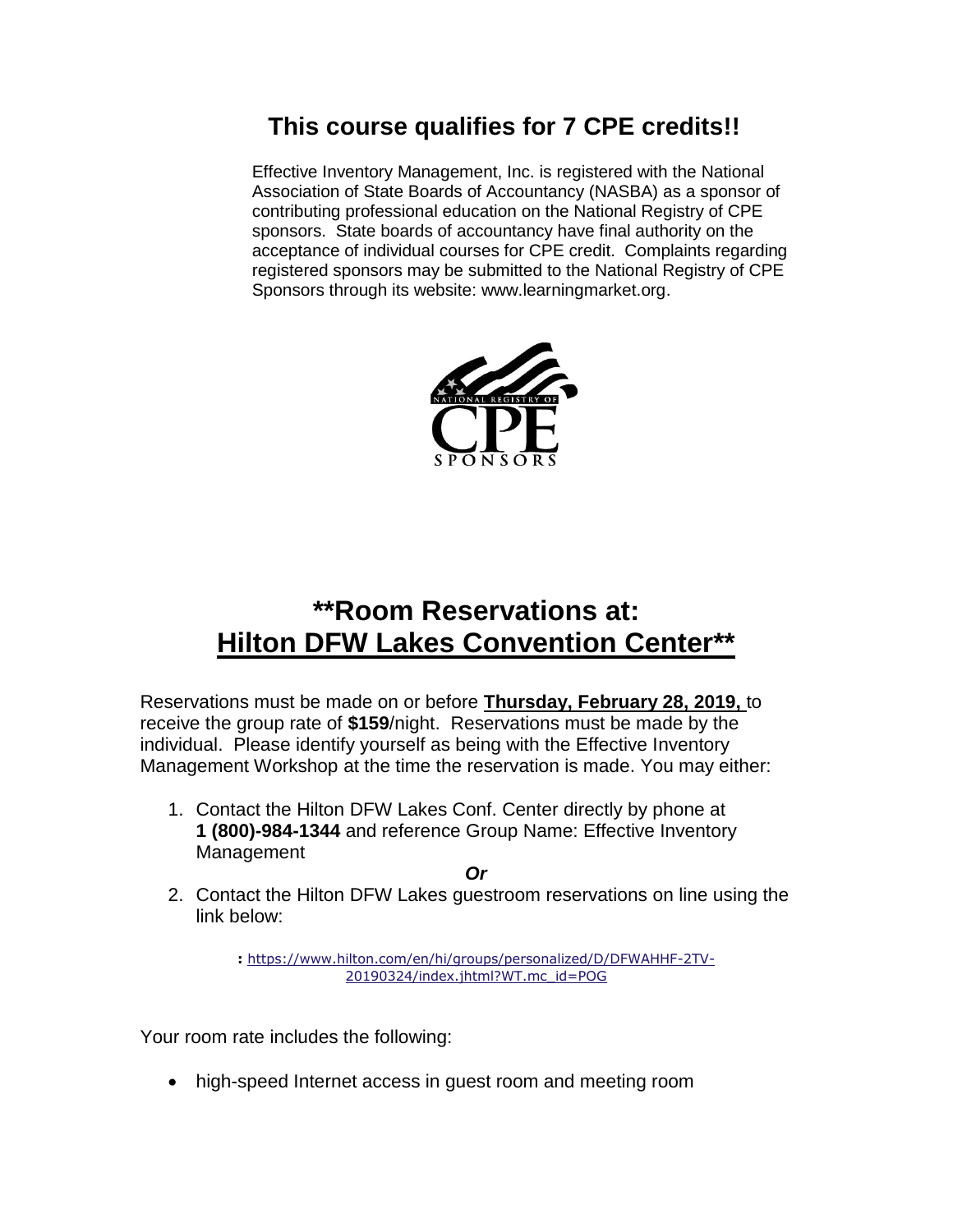- complimentary airport transportation to and from DFW International Airport 24 hours' daily
- free parking
- access to the sports club

**Register today!** You can register online at the *EIM* **[Store](http://www.effectiveinventory.com/store.html)**, or you can print out the registration form found on the next page and send to our secure fax machine at (972) 393-1310. You may also print out and send the completed registration form to…

> Effective Inventory Management, Inc. 106 N. Denton Tap Road, Suite 210-127 Coppell, TX 75019

# Registration Form On Next Page